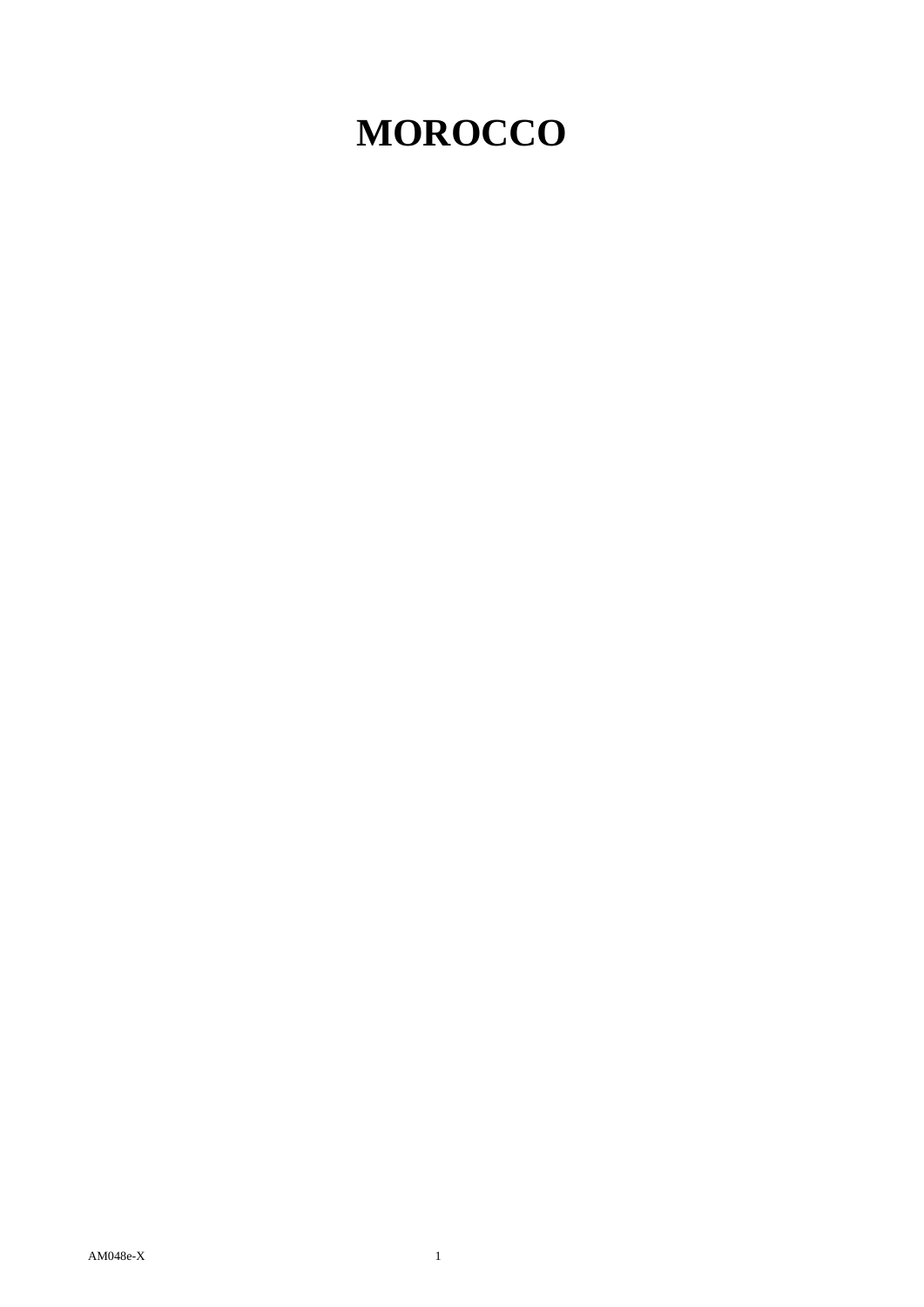## **STATEMENT FROM MOROCCO**

## **EBRD ANNUAL MEETING 2020**

# **7 OCTOBER 2020**

## **Madam Chair of the Board of Governors**

**Acting President Governors Ladies and Gentlemen**

Allow me, on behalf of the Kingdom of Morocco, to begin by congratulating the European Bank for Reconstruction and Development for all the efforts it has made to organise this virtual 29th Annual Meeting of the Board of Governors.

We would also like to send our congratulations to the Acting President, to the Board of Directors and to all the staff at the Bank both for their operational achievements and the results for 2019. In fact, investments of around  $\epsilon$ 10 billion in 452 operations for 38 Members and a net profit of  $\epsilon$ 1.4 billion made 2019 a year for records.

In the same vein, a record  $\epsilon$ 757 million has been mobilised from grants, which has enabled us to enrich the funds provided. We would like to thank the various donors and urge them to boost their support, especially in the current climate, which requires us all to remain vigilant and show solidarity.

These satisfactory results will certainly allow the Bank to enhance its work on the social and economic inclusion of our citizens and its support for the countries of operations in facing this unprecedented Covid-19 crisis.

#### **Madam Chair**

### **Ladies and Gentlemen**

We should note that the EBRD has, in its usual manner, demonstrated a responsive, flexible and creative approach to meeting its clients' immediate needs resulting from the crisis.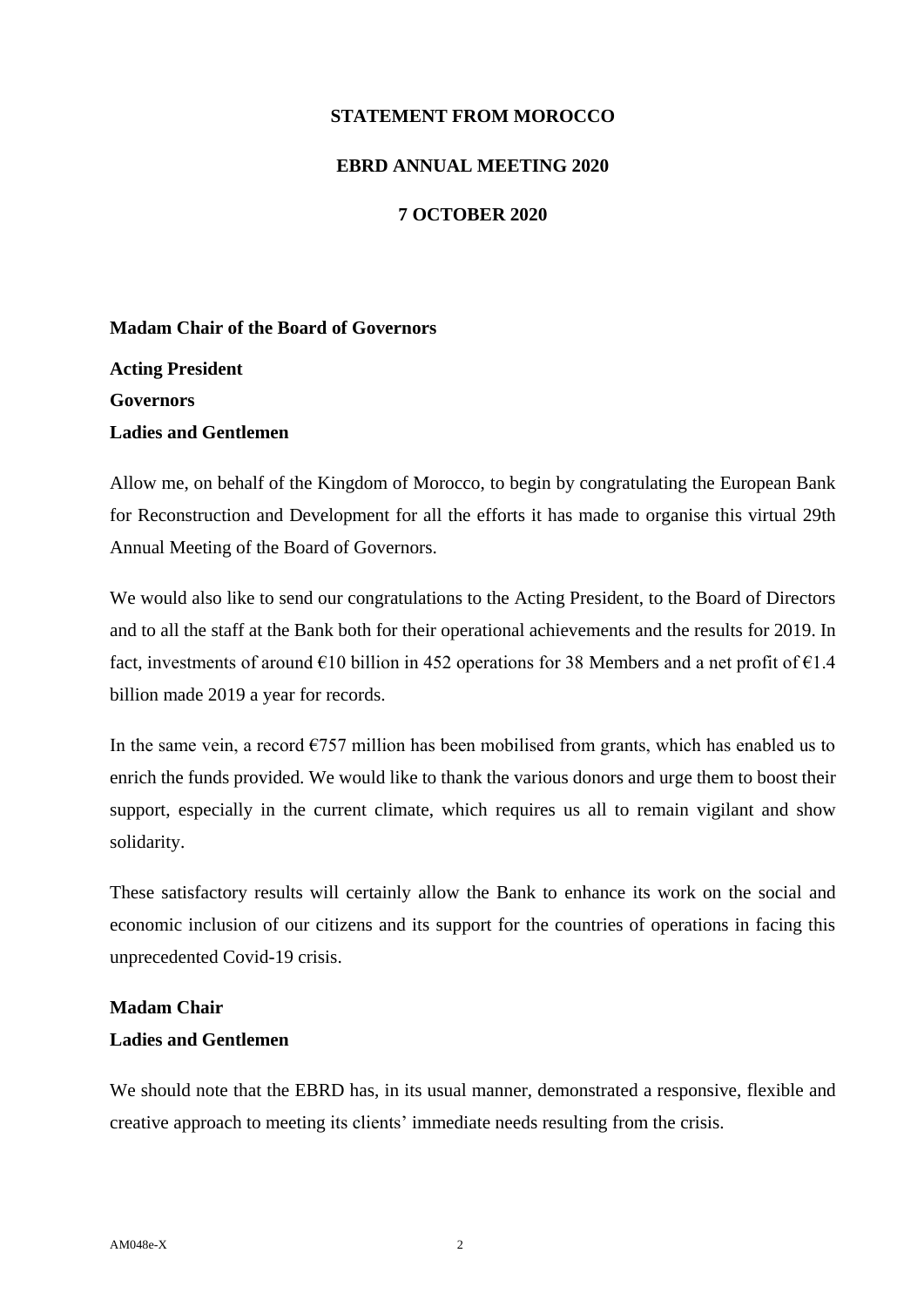We must congratulate the EBRD for this, especially for setting up the Covid-19 Solidarity Package, which enabled the necessary cash resources to be provided to finance working capital requirements for both the private and public sectors.

We also pay tribute to the EBRD's teams, whose engaged involvement allowed these measures to be implemented rapidly.

On this point, we call on the EBRD to adopt the same creative, flexible and rapid approach to support the recovery phase, as we navigate through this crisis.

In our view, the private sector is the main driver for kick-starting growth, and with this in mind, we encourage the Bank to further step up its support in this sector.

We also call on it to promote Public Private Partnerships (PPP), especially in social sectors such as education and health.

Similarly, we urge the Bank to make its PPP expertise available so as to develop innovative instruments that will enable small and medium-sized enterprises to get involved in operations of this kind.

# **Madam Chair**

### **Ladies and Gentlemen**

The Covid-19 crisis required a reappraisal of the Strategic and Capital Framework 2021-2025 to adapt it to new requirements.

As part of this, we support the new strategic directions for 2021-2025 and are pleased to note that the Bank has sufficient capital to support its strategy.

In this regard, we welcome the directions set out in the Strategic and Capital Framework 2021- 2025, especially for the countries of operations that are less advanced in transition, including the countries in the SEMED region.

In the initial phase of the Strategic and Capital Framework, it would be sensible to focus the Bank's efforts on preserving the transition gains that the countries of operations have already made, as they now face the economic shocks of the pandemic.

The Bank is also urged to prepare itself, when the time comes, to be able to support a transition acceleration as soon as these countries start their recovery.